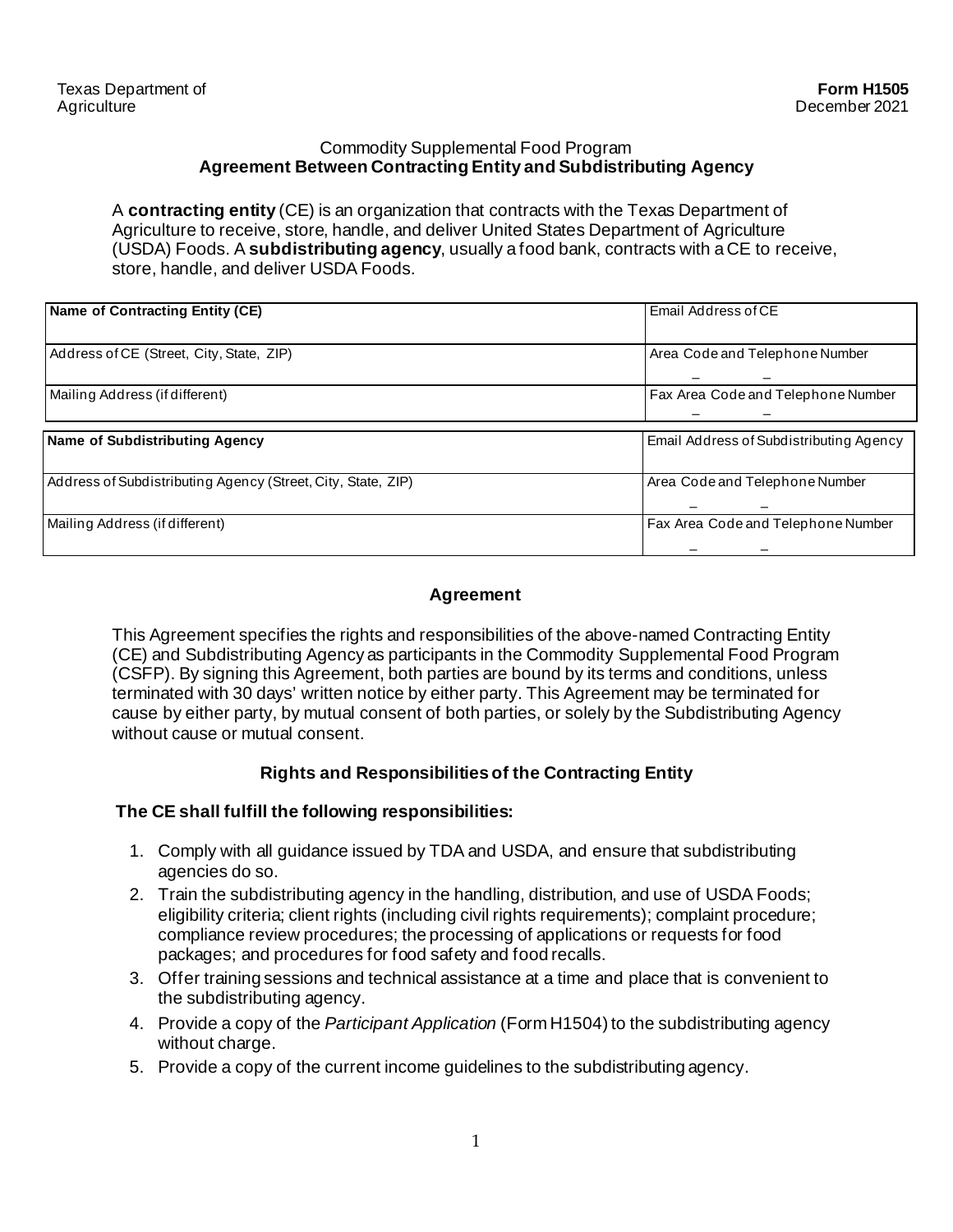- 6. Ensure that all USDA Foods are distributed to participants without regard to race, color, national origin, sex, or disability.
- 7. Compile data, maintain records, and submit reports as required to permit effective enforcement of nondiscrimination laws, regulations, policies, instructions, and guidelines; and collect such records from subdistributing agency, as applicable.
- 8. Collect, from the subdistributing agency, certain data (including, but not limited to, reports about the number of individuals served).
- 9. Ensure that sites protect applicants' and participants' information stored on information technology systems.
- 10. Avoid charging the subdistributing agency any fees for the administration of CSFP.
- 11. Ensure that all food packages containing USDA Foods comply with CSFP requirements.
- 12. Monitor the subdistributing agency's distribution of USDA Foods to ensure compliance with CSFP requirements.
- 13. Obtain the signature of the subdistributing agency's representative showing the receipt of USDA Foods, and maintain the receipts, as well as other CSFP records, for three years from the close of the fiscal year to which they pertain, or until claims actions, audits, or investigations are resolved. Records include, but are not limited to, the following: 1) this Agreement and 2) documentation of the receipt, inventory, and disposal of USDA Foods.
- 14. Ensure that the subdistributing agency does not require, solicit, or accept payment from applicants, participants, or sites in money, materials, or services for USDA Foods packages.
- 15. Ensure that the subdistributing agency makes clear that participants are not required to cooperate with activities unrelated to the distribution of USDA Foods. Activities include the following: contribute money, sign petitions, or converse with a person conducting such activity; belong to, attend meetings of, or pay dues to any organization.
- 16. Ensure that unrelated activities do not disrupt the distribution of USDA Foods.

# **Rights and Responsibilities of the Subdistributing Agency**

# **The subdistributing agency shall fulfill the following responsibilities:**

- 1. Comply with all guidance issued by the CE, TDA, and the USDA, and ensure that sites do so.
- 2. Comply with all requirements for receiving, handling, transporting, and storing USDA Foods.
- 3. Ensure that sites comply with all requirements for receiving, handling, transporting, storing, and preparing USDA Foods.
- 4. Train sites in the handling and use of USDA Foods; eligibility criteria; client rights (including civil rights requirements); complaint and administrative review procedures; the processing of applications or requests for food packages; and procedures for food safety and food recalls.
- 5. Collect, from the site, records that show the data and method used to determine the number of individuals served; and provide the data to the CE upon request.
- 6. Compile data, maintain records, and submit reports as required to permit effective enforcement of nondiscrimination laws, regulations, policies, instructions, and guidelines; and collect such records from the site, as applicable.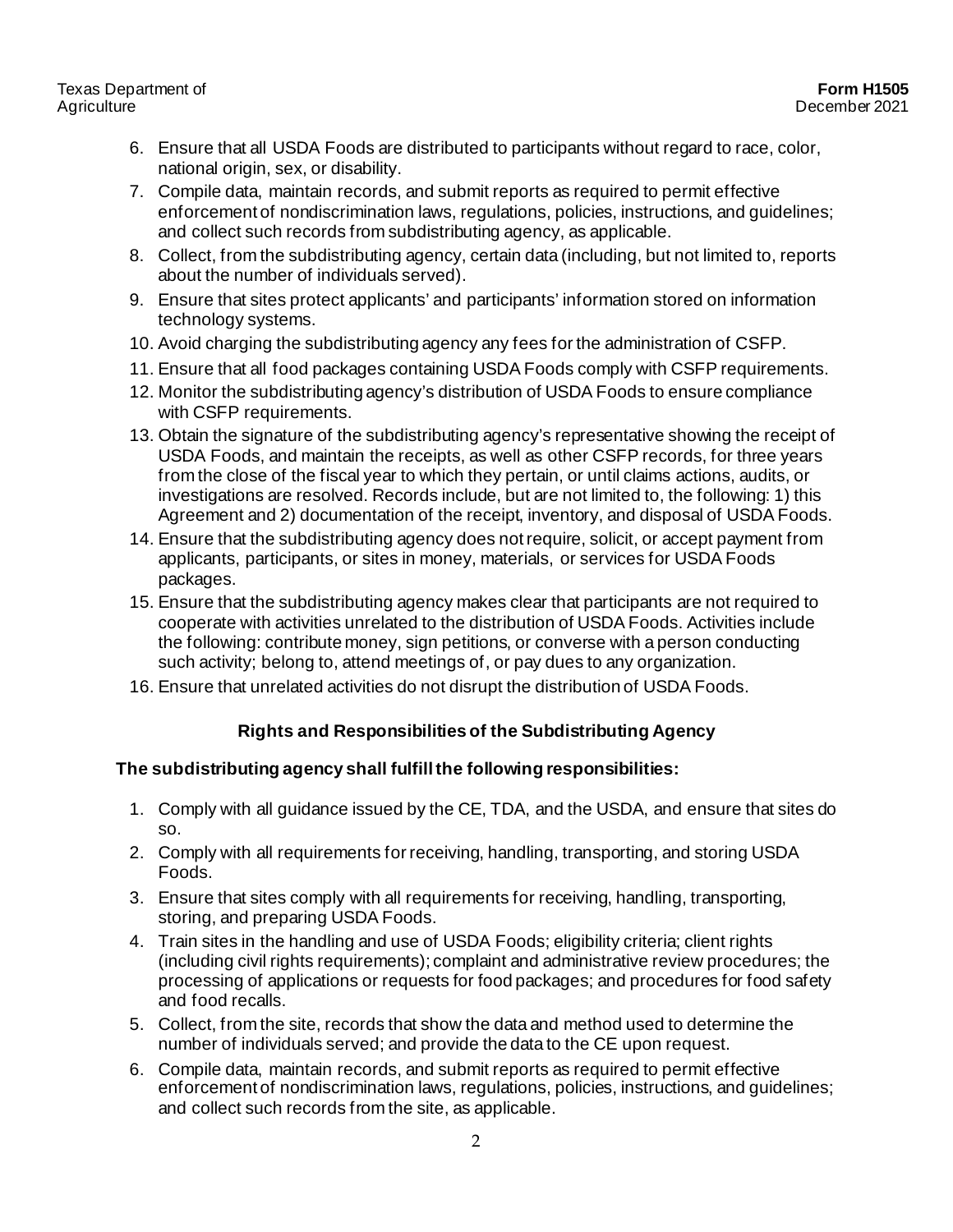#### Texas Department of **Agriculture**

- 7. Attend training sessions required by the CE.
- 8. Offer training sessions and technical assistance to sites at a time and place that is convenient to the sites.
- 9. Provide a copy of the *Participant Application* (Form H1504) to sites without charge.
- 10. Provide a copy of the current income guidelines to sites.
- 11. Ensure that all USDA Foods are distributed to participants and sites without regard to race, color, national origin, sex, or disability.
- 12. Avoid charging sites any fees for the administration of CSFP.
- 13. Ensure that all food packages containing USDA Foods comply with CSFP requirements.
- 14. Monitor each site's distribution of USDA Foods to ensure compliance with CSFP requirements and do so during each site's normal hours of operation.
- 15. Maintain records to document the receipt, disposal, and inventory of USDA Foods for three years from the close of the fiscal year to which they pertain, or longer if records are related to unresolved claims actions, audits, or investigations.
- 16. Obtain the signature of the site's representative showing the receipt of USDA Foods, and maintain the receipts, as well as other program records, for three years from the close of the fiscal year to which they pertain, or until claims actions, audits, or investigations are resolved. Records include, but are not limited to, the following: 1) this Agreement and 2) documentation of the receipt, inventory, and disposal of USDA Foods.
- 17. Do not require, solicit, or accept payment from sites in money, materials, or services for USDA Foods packages.
- 18. Ensure that each site does not require, solicit, or accept payment from applicants or participants in money, materials, or services for USDA Foods packages.
- 19. Make clear that sites and participants are not required to cooperate with activities unrelated to the distribution of USDA Foods. Activities include the following: contribute money, sign petitions, or converse with a person conducting such activity; belong to, attend meetings of, or pay dues to any organization.
- 20. Ensure that unrelated activities do not disrupt the distribution of USDA Foods at the subdistributing agency and at each site.
- 21. Provide to the CE certain data (including, but not limited to, reports about the number of food packages distributed, inventory remaining after completing distributions within a month, racial/ethnic data) pertaining to the subdistributing agency and to each site.
- 22. Ensure that each site distributes the appropriate USDA Foods package to a CSFP participant based on his or her eligibility and in compliance with CSFP requirements.
- 23. Ensure that sites determine the eligibility of applicants who apply for USDA Foods assistance in compliance with CSFP requirements.
- 24. Maintain the confidentiality and security of participant information, including information stored on information technology systems, and ensure that sites do so.
- 25. Allow representatives of the CE, TDA, and USDA to review subdistributing agency operations and records.
- 26. Report fraud to the CE immediately, and ensure that sites report fraud immediately to the subdistributing agency.
- 27. Do not sell USDA Foods, and ensure that sites do not sell USDA Foods.